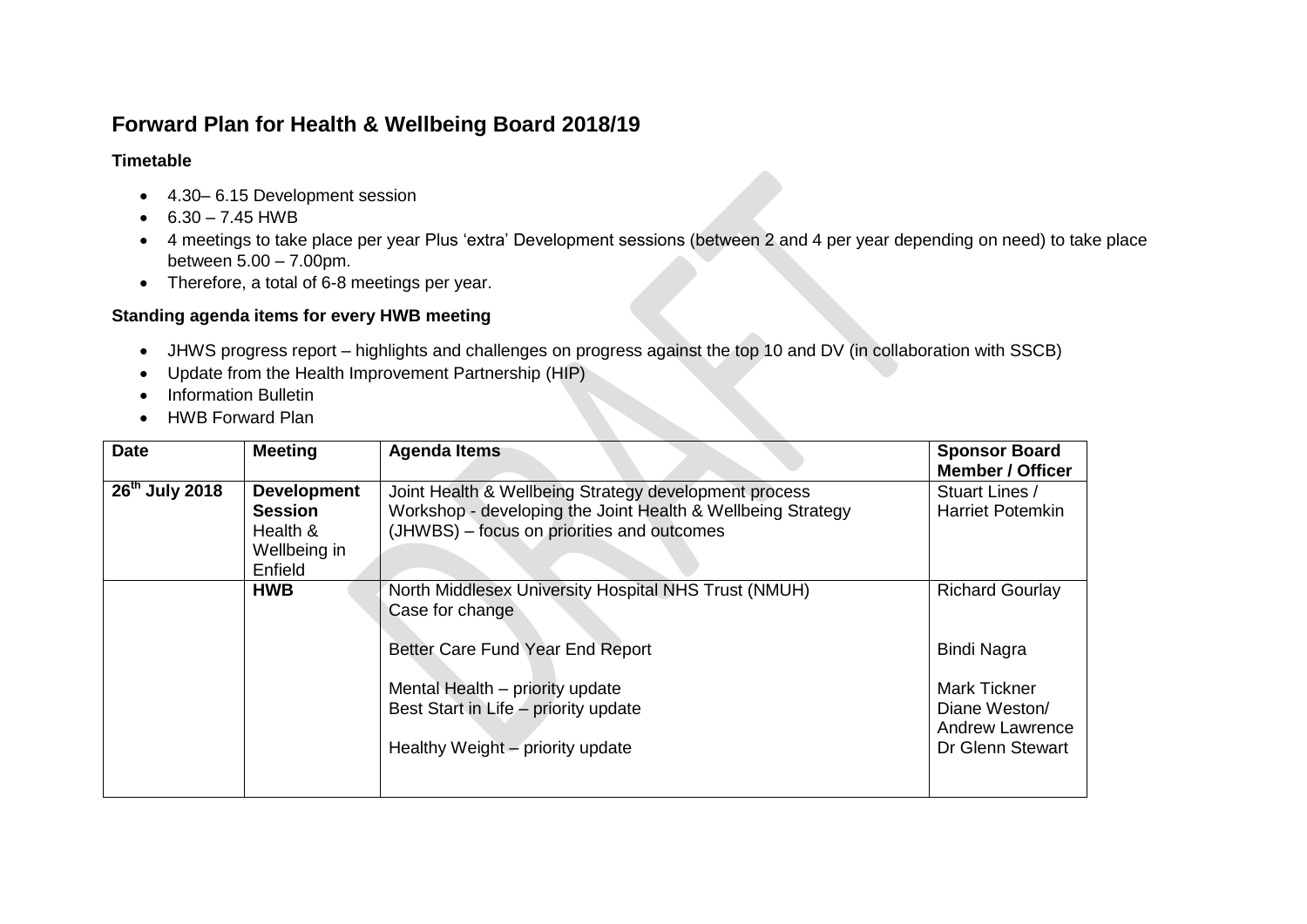|                                  |                                                           | Key Messages from the JSNA                                                                                                                            | Dr Glenn Stewart                          |
|----------------------------------|-----------------------------------------------------------|-------------------------------------------------------------------------------------------------------------------------------------------------------|-------------------------------------------|
|                                  |                                                           |                                                                                                                                                       |                                           |
| 27 <sup>th</sup> September       | <b>Development</b>                                        |                                                                                                                                                       | <b>Mark Tickner</b>                       |
| 2018                             | <b>Session</b>                                            | Mental Health in Enfield - to include Healthy Streets, MH Services<br>and Suicide Prevention Strategy - evidence and the development of a<br>strategy |                                           |
|                                  | <b>HWB</b>                                                | Draft JHWS prior to consultation                                                                                                                      | <b>Harriet Potemkin</b>                   |
|                                  |                                                           | <b>Annual Public Health Report</b>                                                                                                                    | <b>Stuart Lines</b>                       |
|                                  |                                                           | <b>Long Term Conditions Report</b>                                                                                                                    | <b>CCG</b>                                |
|                                  |                                                           |                                                                                                                                                       |                                           |
|                                  |                                                           |                                                                                                                                                       |                                           |
| 31 <sup>st</sup> October         | <b>Additional</b><br><b>Development</b><br><b>Session</b> |                                                                                                                                                       |                                           |
|                                  | If required                                               |                                                                                                                                                       |                                           |
|                                  |                                                           |                                                                                                                                                       |                                           |
|                                  |                                                           |                                                                                                                                                       |                                           |
| 6 <sup>th</sup> December<br>2018 | <b>Development</b><br><b>Session</b>                      | JHWS - Feedback to date from the consultation                                                                                                         | Stuart Lines /<br><b>Harriet Potemkin</b> |
|                                  |                                                           |                                                                                                                                                       |                                           |
|                                  |                                                           |                                                                                                                                                       |                                           |
|                                  |                                                           |                                                                                                                                                       |                                           |
|                                  | <b>HWB</b>                                                | <b>Suicide Prevention Strategy</b>                                                                                                                    | Stuart Lines /<br>Mark Tickner            |
|                                  |                                                           |                                                                                                                                                       |                                           |
|                                  |                                                           |                                                                                                                                                       |                                           |
|                                  |                                                           |                                                                                                                                                       |                                           |
| 16 <sup>th</sup> January<br>2019 | <b>Additional</b><br><b>Development</b><br><b>Session</b> |                                                                                                                                                       |                                           |
|                                  |                                                           |                                                                                                                                                       |                                           |
|                                  |                                                           |                                                                                                                                                       |                                           |